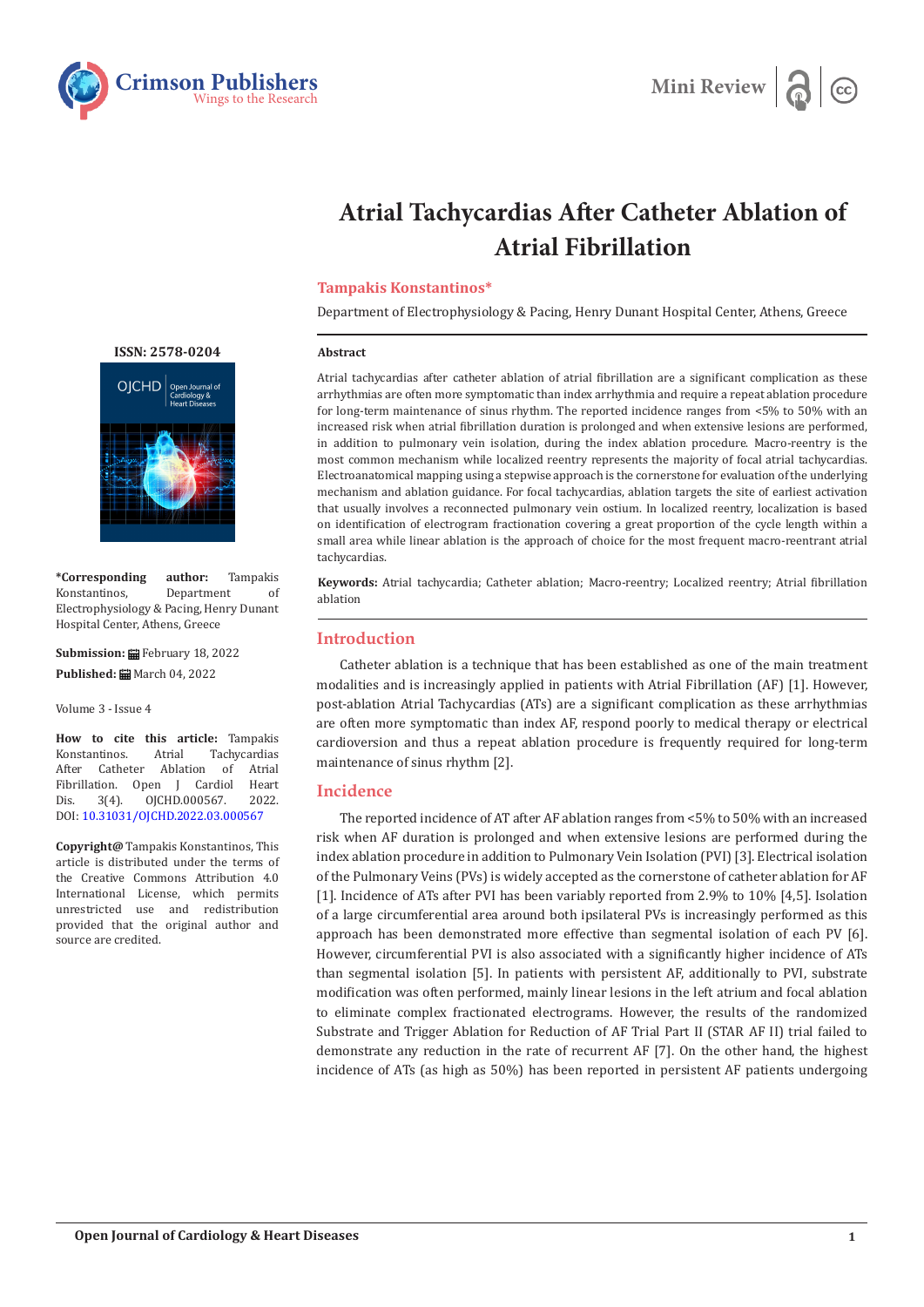substrate ablation, especially a more extensive ablation involving PVI, linear lesions and electrogram based ablation [8]. The majority of ATs after AF ablation occurs during the blanking period (the 3-month post-ablation period), especially the first month, and also predicts late AT or recurrence of AF [9,10]. ATs that persist after the blanking period or occur late after AF ablation usually require a repeat intervention [9].

#### **Mechanism**

Post-ablation ATs were classified for long into two categories: macro-reentrant and focal [11]. More recently, a distinct mechanism, localized reentry, was recognized to represent the majority of the latter [10]. It has been observed that the AT mechanism is usually related to the prior ablation technique while multiple ATs may be observed frequently [12]. The majority of left ATs in previous PVI are usually related to gaps in prior circumferential or segmental ablation lines or slow conduction adjacent to the PV lesions [13].

Focal AT has been found to account for 12% to 22.2% of ATs after PVI and re-isolation alone is sufficient in their termination [6,14]. However, most ATs after PVI are of reentrant mechanism as a result of non-contiguous previous ablation [14]. On the other hand, ATs after durable PVI are less common (Figure 1). Localized reentry involves a small region of slow conduction sustaining entire circuit locally within < 2cm diameter and a centrifugal activation of the left atrium [10]. Most commonly these regions are at the PV ostia (Figure 2) and/or in relation to previous lesions in case of extended ablation. Macro-reentry is the most common mechanism of post-ablation ATs, especially after wide antral PV ablation or linear lesions [12]. More than half of recurrent ATs are macroreentrant and up to 72% after ablation in persistent AF [15,16]. A component of the reentry circuit usually traverses a prior ablation line, indicating a gap-related mechanism [14]. Among the macroreentrant ATs, perimitral flutter is the most frequent, followed by roof-dependent flutter.



**Figure 1:** Activation mapping of a roof-dependent atrial flutter after durable pulmonary vein isolation with cryoballoon ablation.



**Figure 2:** Activation mapping of a localized reentrant atrial tachycardia after pulmonary vein isolation with radiofrequency ablation. A centrifugal activation of the left atrium is observed.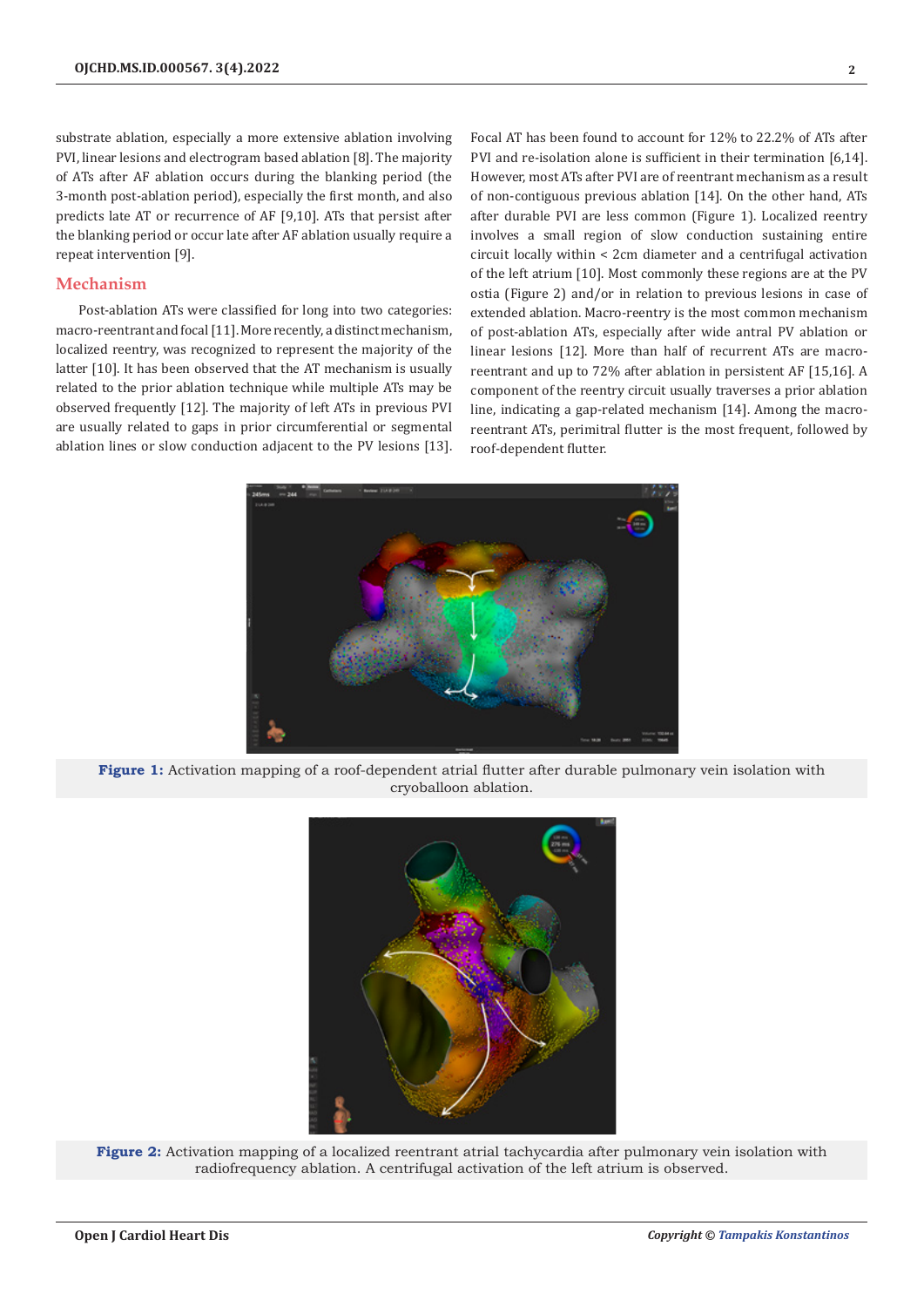## **Electroanatomical Mapping and Ablation**

ECG features as flutter waves remain useful to differentiate focal from macroreentrant Ats [17]. However, proposed algorithms may be unreliable after extensive ablation of the left atrium [18].

In contrast with ECG, electrophysiological study is the most reliable tool for the diagnosis of the underlying mechanism. A mapping strategy of three steps has been proposed for evaluation of post-ablation ATs during ongoing tachycardia [10]. Assessment of AT cycle length stability should be the first step. In cases of cycle length variability of greater than 15%, a focal mechanism is very likely. Secondly, when AT cycle length does not present irregularity, classical entrainment manoeuvres and activation mapping are useful to diagnose or exclude macro-reentry and to clarify sites that participate in a circuit. The third step includes identification of the location in case a focal mechanism is suggested. Moreover, PV reconnections should be identified and followed by re-isolation, usually before targeting other regions. Novel mapping tools may also have an important role in the diagnosis of more challenging cases [19]. For focal ATs, ablation targets the site of earliest activation that usually involves a reconnected PV ostium [20]. For the majority of reentrant ATs occurring after ablation for AF, focally narrow isthmuses of slow conduction are critical [4]. In localized reentry, electrogram fractionation covering a great proportion of the cycle length of AT is presented within a small area and guides ablation [10]. Macro-reentrant ATs are targeted by performing linear ablation connecting the nearest anatomical or electrical barriers. A mitral isthmus line, usually posterolateral, from the mitral annulus to the left inferior PV, is performed in case of perimitral flutter. Epicardial ablation inside the coronary sinus or by injecting ethanol into the vein of Marshall may also be required [21]. An anterior line is an alternative approach that might be considered when extensive scar of the anterior left atrium is presented [22]. The roof line, between the superior PVs, is typically performed for the second most common roof-dependent flutter while in more complex arrhythmias the critical isthmus should be identified. In the end of the procedure, consideration should be given to confirming complete conduction block of linear lesions in order to avoid recurrences.

#### **Conclusion**

ATs after ablation for AF are a significant complication as these arrhythmias are often symptomatic and require a repeat ablation. Their prevalence may be reduced by avoiding routine substrate ablation during the initial procedure. Electroanatomical mapping is the cornerstone for evaluation of the underlying mechanism and ablation guidance.

#### **References**

1. [Calkins H, Hindricks G, Cappato R, Kim YH, Saad EB, et al. \(2018\) 2017](https://pubmed.ncbi.nlm.nih.gov/29016840/)  [HRS/EHRA/ECAS/APHRS/SOLAECE expert consensus statement on](https://pubmed.ncbi.nlm.nih.gov/29016840/)  [catheter and surgical ablation of atrial fibrillation. Europace 20\(1\): e1](https://pubmed.ncbi.nlm.nih.gov/29016840/) [e160.](https://pubmed.ncbi.nlm.nih.gov/29016840/)

- 2. [Daoud EG, Weiss R, Augostini R, Hummel JD, Kalbfleisch SJ, et al. \(2006\)](https://pubmed.ncbi.nlm.nih.gov/16533253/) [Proarrhythmia of circumferential left atrial lesions for management of](https://pubmed.ncbi.nlm.nih.gov/16533253/) [atrial fibrillation. J Cardiovasc Electrophysiol 17\(2\): 157-165.](https://pubmed.ncbi.nlm.nih.gov/16533253/)
- 3. [Sawhney N, Anousheh R, Chen W, Feld GK \(2010\) Circumferential](https://pubmed.ncbi.nlm.nih.gov/20339034/) [pulmonary vein ablation with additional linear ablation results in](https://pubmed.ncbi.nlm.nih.gov/20339034/) [an increased incidence of left atrial flutter compared with segmental](https://pubmed.ncbi.nlm.nih.gov/20339034/) [pulmonary vein isolation as an initial approach to ablation of paroxysmal](https://pubmed.ncbi.nlm.nih.gov/20339034/) [atrial fibrillation. Circ Arrhythm Electrophysiol 3\(3\): 243-248.](https://pubmed.ncbi.nlm.nih.gov/20339034/)
- 4. [Karch MR, Zrenner B, Deisenhofer I, Schreieck J, Ndrepepa G, et al.](https://pubmed.ncbi.nlm.nih.gov/15927974/) [\(2005\) Freedom from atrial tachyarrhythmias after catheter ablation of](https://pubmed.ncbi.nlm.nih.gov/15927974/) [atrial fibrillation: A randomized comparison between 2 current ablation](https://pubmed.ncbi.nlm.nih.gov/15927974/) [strategies. Circulation 111\(22\): 2875-2880.](https://pubmed.ncbi.nlm.nih.gov/15927974/)
- 5. [Verma A, Jiang CY, Betts TR, Chen J, Deisenhofer I, et al. \(2015\)](https://pubmed.ncbi.nlm.nih.gov/25946280/) [Approaches to catheter ablation for persistent atrial fibrillation. N Engl J](https://pubmed.ncbi.nlm.nih.gov/25946280/) [Med 372\(19\): 1812-1822.](https://pubmed.ncbi.nlm.nih.gov/25946280/)
- 6. [Gerstenfeld EP, Callans DJ, Dixit S, Russo AM, Nayak H, et al. \(2004\)](https://pubmed.ncbi.nlm.nih.gov/15353501/) [Mechanisms of organized left atrial tachycardias occurring after](https://pubmed.ncbi.nlm.nih.gov/15353501/) [pulmonary vein isolation. Circulation 110\(11\): 1351-1357.](https://pubmed.ncbi.nlm.nih.gov/15353501/)
- 7. [Matsuo S, Lim KT, Haissaguerre M \(2007\) Ablation of chronic atrial](https://pubmed.ncbi.nlm.nih.gov/17954407/) [fibrillation. Heart Rhythm 4\(11\): 1461-1463.](https://pubmed.ncbi.nlm.nih.gov/17954407/)
- 8. [Themistoclakis S, Schweikert RA, Saliba WI, Bonso A, Rossillo A, et al.](https://pubmed.ncbi.nlm.nih.gov/18325850/) [\(2008\) Clinical predictors and relationship between early and late atrial](https://pubmed.ncbi.nlm.nih.gov/18325850/) [tachyarrhythmias after pulmonary vein antrum isolation. Heart Rhythm](https://pubmed.ncbi.nlm.nih.gov/18325850/) [5\(5\): 679-685.](https://pubmed.ncbi.nlm.nih.gov/18325850/)
- 9. [Baman JR, Kaplan RM, Diaz CL, Peigh G, Bavishi AA, et al. \(2020\)](https://pubmed.ncbi.nlm.nih.gov/31102114/) [Characterization of atrial flutter after pulmonary vein isolation by](https://pubmed.ncbi.nlm.nih.gov/31102114/) [cryoballoon ablation. J Interv Card Electrophysiol 57\(2\): 233-240.](https://pubmed.ncbi.nlm.nih.gov/31102114/)
- 10. [Jaïs P, Matsuo S, Knecht S, Weerasooriya R, Hocini M, et al. \(2009\) A](https://pubmed.ncbi.nlm.nih.gov/19207747/) [deductive mapping strategy for atrial tachycardia following atrial](https://pubmed.ncbi.nlm.nih.gov/19207747/) [fibrillation ablation: Importance of localized reentry. J Cardiovasc](https://pubmed.ncbi.nlm.nih.gov/19207747/) [Electrophysiol 20\(5\): 480-491.](https://pubmed.ncbi.nlm.nih.gov/19207747/)
- 11. Saoudi N, [Cosío F, Waldo A, Chen SA, Iesaka Y, et al. \(2001\) A](https://pubmed.ncbi.nlm.nih.gov/11440490/) [classification of atrial flutter and regular atrial tachycardia according](https://pubmed.ncbi.nlm.nih.gov/11440490/) [to electrophysiological mechanisms and anatomical bases; a statement](https://pubmed.ncbi.nlm.nih.gov/11440490/) [from a joint expert group from the working group of arrhythmias of](https://pubmed.ncbi.nlm.nih.gov/11440490/) [the European society of cardiology and the North American society of](https://pubmed.ncbi.nlm.nih.gov/11440490/) [pacing and electrophysiology. Eur Heart J 22\(14\): 1162-1182.](https://pubmed.ncbi.nlm.nih.gov/11440490/)
- 12. [Haïssaguerre M, Hocini M, Sanders P, Sacher F, Rotter M, et al. \(2005\)](https://pubmed.ncbi.nlm.nih.gov/16302893/) [Catheter ablation of long-lasting persistent atrial fibrillation: clinical](https://pubmed.ncbi.nlm.nih.gov/16302893/) [outcome and mechanisms of subsequent arrhythmias. J Cardiovasc](https://pubmed.ncbi.nlm.nih.gov/16302893/) [Electrophysiol 16\(11\): 1138-1147.](https://pubmed.ncbi.nlm.nih.gov/16302893/)
- 13. [Chang SL, Lin YJ, Tai CT, Lo LW, Tuan TC, et al. \(2009\) Induced atrial](https://pubmed.ncbi.nlm.nih.gov/19017332/) [tachycardia after circumferential pulmonary vein isolation of paroxysmal](https://pubmed.ncbi.nlm.nih.gov/19017332/) [atrial fibrillation: Electrophysiological characteristics and impact of](https://pubmed.ncbi.nlm.nih.gov/19017332/) [catheter ablation on the follow-up results. J Cardiovasc Electrophysiol](https://pubmed.ncbi.nlm.nih.gov/19017332/) [20\(4\): 388-94.](https://pubmed.ncbi.nlm.nih.gov/19017332/)
- 14. [Chae S, Oral H, Good E, Dey S, Wimmer A, et al. \(2007\) Atrial tachycardia](https://pubmed.ncbi.nlm.nih.gov/17964043/) [after circumferential pulmonary vein ablation of atrial fibrillation:](https://pubmed.ncbi.nlm.nih.gov/17964043/) [mechanistic insights, results of catheter ablation, and risk factors for](https://pubmed.ncbi.nlm.nih.gov/17964043/) [recurrence. J Am Coll Cardiol 50\(18\): 1781-1787.](https://pubmed.ncbi.nlm.nih.gov/17964043/)
- 15. [Rostock T, Drewitz I, Steven D, Hoffmann BA, Salukhe TV, et al. \(2010\)](https://pubmed.ncbi.nlm.nih.gov/20133933/) [Characterization, mapping, and catheter ablation of recurrent atrial](https://pubmed.ncbi.nlm.nih.gov/20133933/) [tachycardias after stepwise ablation of long-lasting persistent atrial](https://pubmed.ncbi.nlm.nih.gov/20133933/) [fibrillation. Circ Arrhythm Electrophysiol 3\(2\): 160-169.](https://pubmed.ncbi.nlm.nih.gov/20133933/)
- 16. [Pascale P, Shah AJ, Roten L, Scherr D, Komatsu Y, et al. \(2013\) Pattern](https://pubmed.ncbi.nlm.nih.gov/23629735/) [and timing of the coronary sinus activation to guide rapid diagnosis](https://pubmed.ncbi.nlm.nih.gov/23629735/) [of atrial tachycardia after atrial fibrillation ablation. Circ Arrhythm](https://pubmed.ncbi.nlm.nih.gov/23629735/) [Electrophysiol 6\(3\): 481-490.](https://pubmed.ncbi.nlm.nih.gov/23629735/)